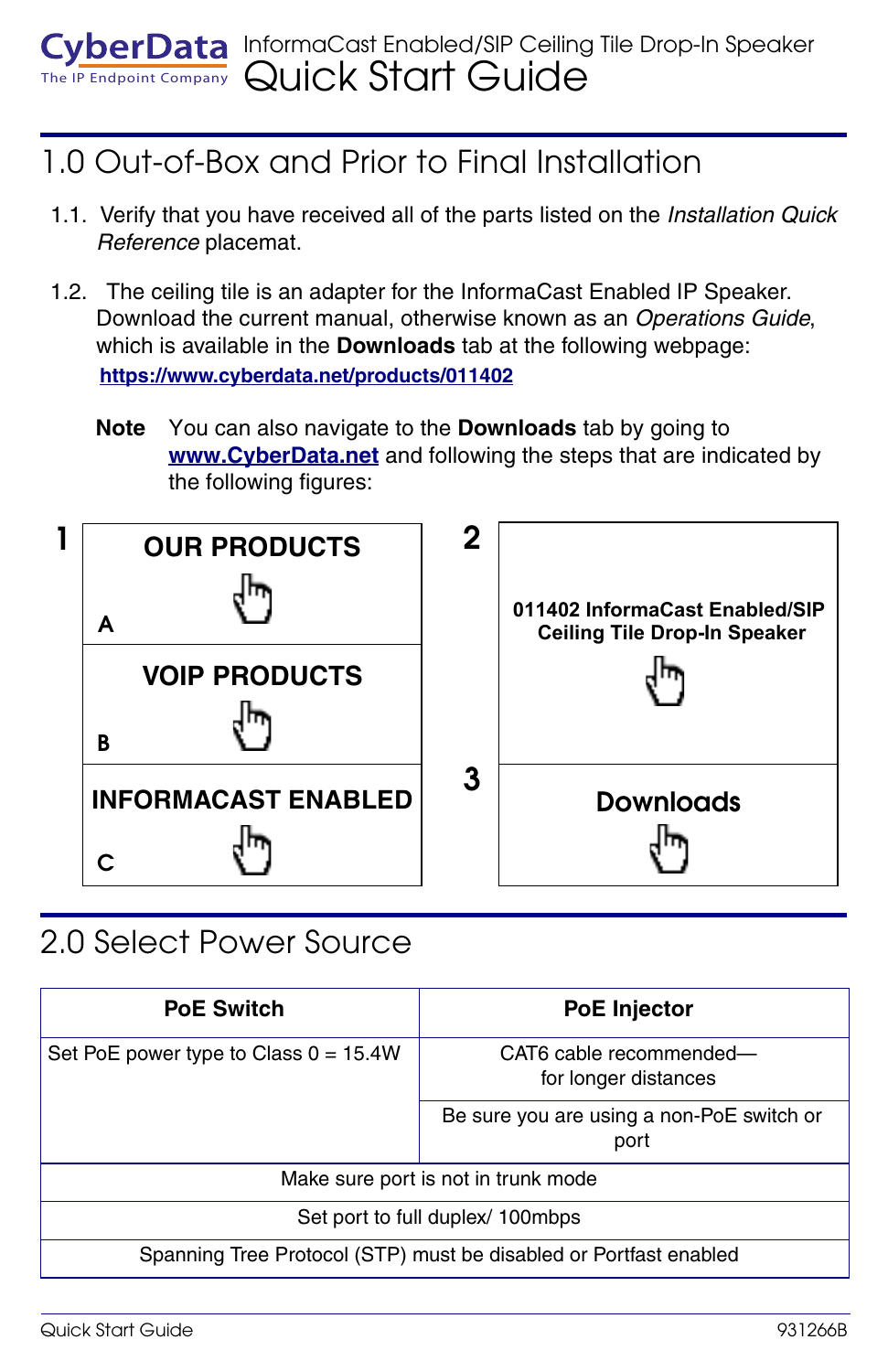## 3.0 Power Test

3.1. Plug the ethernet cable into the RJ45 port on the back of the speaker enclosure. Monitor the switch port (and PoE injector, if applicable) LED activity for power and network link status. See the following figure:



3.2. The IP addressing mode is set to DHCP on default. If there is no DHCP server available on the network, it will try 12 times with a three second delay between tries and eventually fall back to the programmed static IP address (by default 10.10.10.10). This process will take approximately 80 seconds.

This concludes the power test. Go to [Section 4.0, "InformaCast](#page-2-0)  [Configuration File Retrieval"](#page-2-0).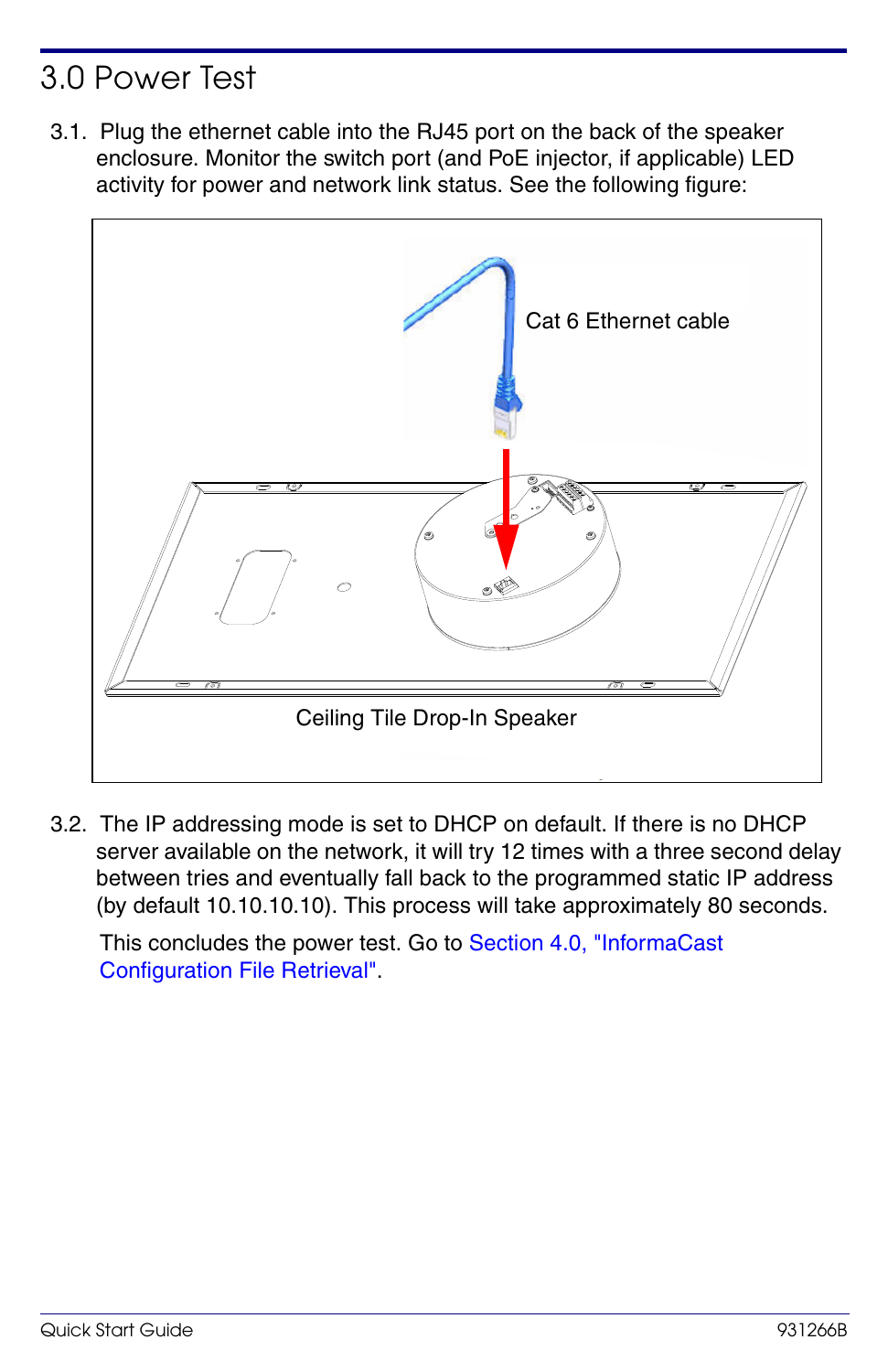### <span id="page-2-0"></span>4.0 InformaCast Configuration File Retrieval

- 4.1. **DHCP should be enabled**. After the speaker initializes, it will send a broadcast to the DHCP server to ask for the location of its InformaCastSpeaker.cfg configuration file.
- 4.2. SLP or TFTP?
	- **SLP** should be enabled on InformaCast version 5.0.4 or higher. SLP is an InformaCast protocol introduced in InformaCast version 5.0.4. The speaker will retrieve its configuration file from an InformaCast server folder specified by SLP. SLP method is preferred.
	- **TFTP** servers may be used instead of SLP. In this alternate scenario, DHCP option 150 is required to provide the speaker with the address of the TFTP server. Otherwise, the speaker will be unable to retrieve its configuration file.
		- **Note** The InformaCast Enabled/SIP Ceiling Tile Drop-In Speaker and InformaCast server should be on the same subnet during the speaker's initial configuration if it cannot access the VLANs upon which the InformaCast Server and DHCP servers are located.

#### 5.0 Identification and Testing

- 5.1. Ensure the InformaCast Server has detected a new speaker.
- 5.2. Test the newly detected speaker.
- 5.3. Add the newly detected speaker to the InformaCast Server.